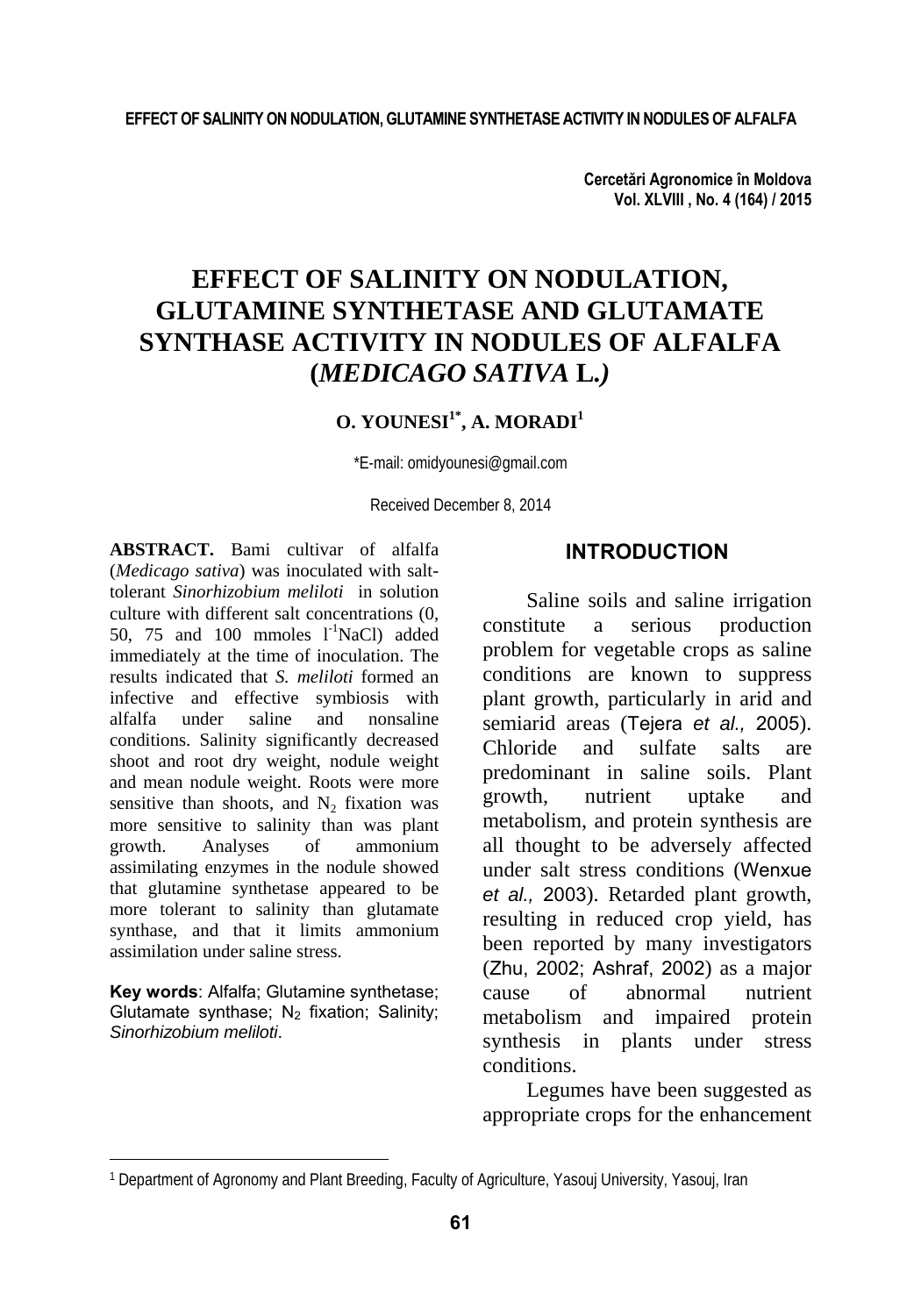of bioproductivity and the reclamation of marginal lands, because these plants not only yield nutritious fodder, protein-rich seeds and fruits, but they also enrich soil nitrogen in symbiotic association with *Rhizobium* (Dashti *et al.,* 1998). Nodulation and nitrogen fixation in legume-*Rhizobium* associations are adversely affected by salinity, which can preclude legume establishment and growth, or reduce crop yield (Mohammad *et al.,* 1991).

The specific sensitivity of the symbiotic nitrogen fixation (SNF) dependent legumes to salinity, is well documented for initiation. development and function of nodules. Unsuccessful symbiosis under saltstress may be due to failure in the infection process because of the effect of salinity on the establishment of rhizobia (Garg and Gupta, 2000). Legumes and the process of nodule initiation are both more sensitive to osmotic stress than are rhizobia (Georgiev and Atkins, 1993).

The effect of NaCl salinity on legume growth, nodulation, and nitrogen fixation has been the subject of several investigations (El-Hamdaoui *et al.,* 2003; Diouf *et al.,* 2005). However, there are few studies on relating effects of NaCl salinity on the root nodule structure (Serraj *et al.,* 1998; El-Hamdaoui *et al.,* 2003). Alfalfa (*Medicago sativa*) is a perennial flowering plant in the pea family *Fabaceae* cultivated as an important forage crop in many countries around the world. The alfalfa is native to a warmer temperate

climate such as that of Iran (where it is thought to have originated).

During nodulation, both glutamine synthetase (GS) and NADH-dependent glutamate synthase (NADH- GOGAT) have been shown to increase in activity in parallel with nitrogenase and other enzymes in the nitrogen assimilatory pathway (Schubert, 1986; Cullimore and Bennett, 1988). *In vitro* studies indicate that GS and GOGAT are involved in the assimilation of  $NH<sub>3</sub>$  to produce glutamate and glutamine (Groat and Vance, 1981). Ohyama and Kumazawa (1978) using the  $15<sup>15</sup>N$ tracer technique, reported that GS/ GOGAT played a predominant role in the assimilation of N in soybean. Treatments that reduce  $N_2$  fixation also decrease NADH-GOGAT (Groat and Vance, 1981). In addition, nodule GOGAT activity in ineffectively nodulated plants is strikingly lower than in effectively nodulated plants (Schubert, 1986).

The aim of the present report was to assess the effect of continuous salinity on alfalfa growth, nodulation and  $N_2$  fixation in solution cultures inoculated with salt-tolerant *Rhizobium*. We also examined the effect of salt on the activity of cytosolic glutamine synthetase (GS) and NADH-dependent glutamate synthase (NADH-GOGAT) extracted from nodules of salt-stressed alfalfa plants.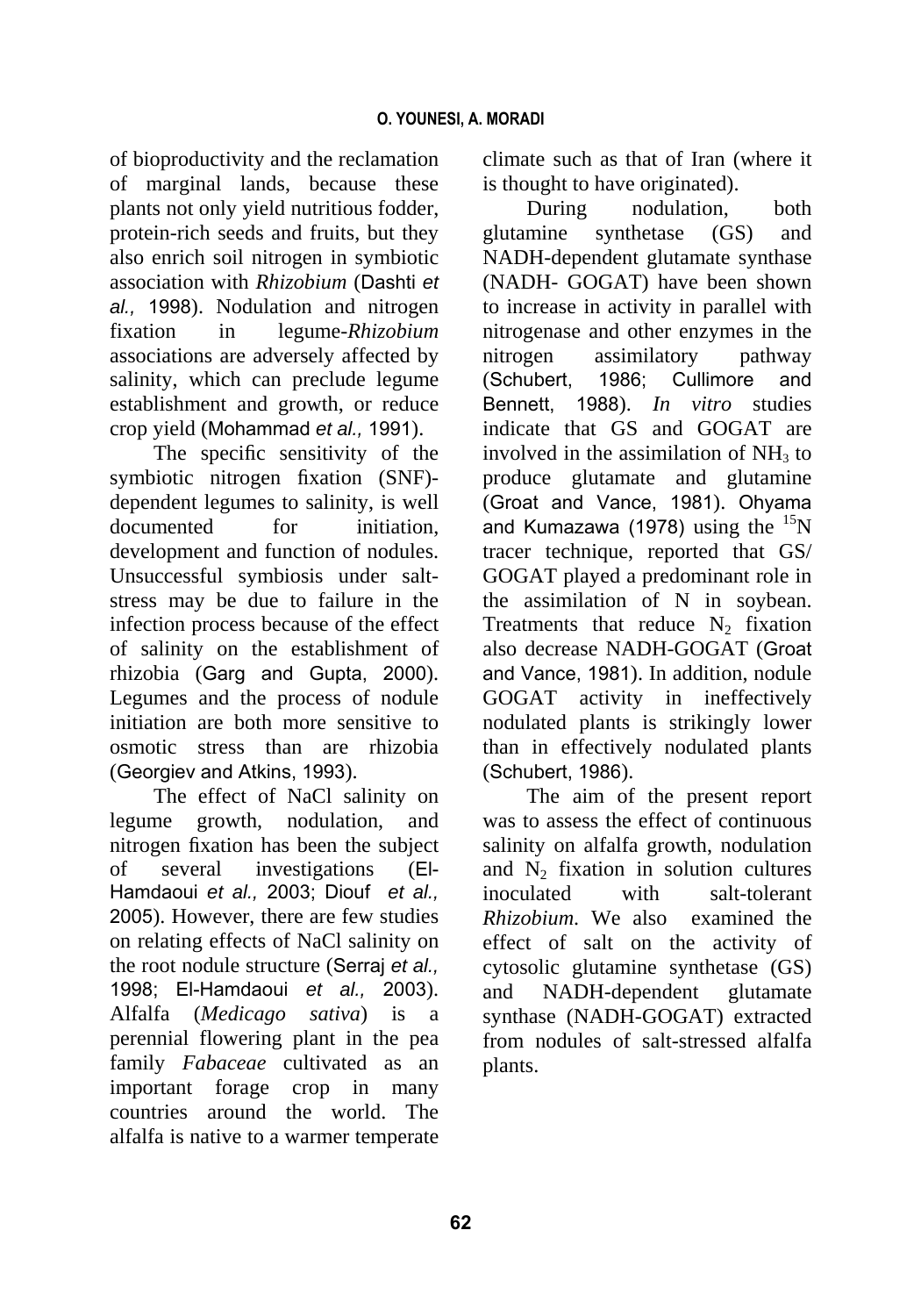# **MATERIALS AND METHODS**

### **Plant material and growth conditions**

The cultivar Bami of alfalfa was used in this study. Pre-germinated seeds were planted in modified Leonard jar assemblies (two per jar) containing vermiculite and nutrient solution consisting of 200 mg  $KH_2PO_4$ , 200 mg MgSO47H2O, 200 mg KCl, 120 mg  $CaSO<sub>4</sub>2H<sub>2</sub>O$ , 25 mg Na<sub>2</sub>-FeEDTA, 4 mg  $Na<sub>2</sub>MoO<sub>4</sub>2H<sub>2</sub>O$ , 2 mg MnSO<sub>4</sub>2H<sub>2</sub>O, 2 mg  $CuSO<sub>4</sub>5H<sub>2</sub>O$ , 3 mg  $ZnSO<sub>4</sub>7H<sub>2</sub>O$ , 18 mg  $H_3BO_3$  and 120 mg CoCl<sub>24</sub>H<sub>2</sub>O per liter of water (Rigaud and Puppo, 1975). Each seedling was inoculated with 1 ml of broth from a log-phase culture of *Rhizobium leguminosarum bv. viciae*  containing  $10^9$  cells ml<sup>-1</sup>. The *R*. *leguminosarum* strains used were 3841, previously described as salt tolerant (Cordovilla, 1993). The jars were arranged randomly in a growth chamber with a 16- 8 h light-dark cycle, 23-16° C day-night temperature, relative humidity 55- 75% and photosynthetic photon flux density  $(400 - 700 \text{ nm})$  of 450 mmol m<sup>-2</sup>s<sup>-1</sup> supplied by fluorescent lamps and incandescent lamps (30% fluorescent wattage).

### **Experimental design**

Four concentrations of salt (0, 50, 75 and 100 mmoles  $1^{-1}$ ) in the form of NaCl were added to the growth medium immediately after transplanting. The osmotic strengths of the nutrient solutions ranged from  $0.02$  to  $0.27$  MPa at  $23^{\circ}$ C were maintained for 8 weeks. The plants were harvested every week for 3 weeks during the vegetative growth period. Harvesting started 6 weeks after transplanting; three plants were included per harvest. The plants were removed from the jars, the roots were horoughly rinsed with water, blotted dry on filter

paper, and nodules picked and kept on ice. Shoot, root and nodule dry weights were recorded after drying for 24 h at 70° C. Three plants per treatment were used for nodule dry weight.

The experimental design was a randomized block factorial consisting of four salinity treatments maintained for six, seven and eight weeks. All values are means of four replicates per treatment. Results were subjected to two-way analysis of variance, including a least significant difference (LSD) test between means. Sources of variance (treatments or time) were compared by Dankan's multiple-range test.

### **Assays**

Nodule samples (1 g fresh weight) were homogenized on ice with acidwashed quartz sand and 12 ml (ice-cold) of an extraction medium containing 100 mmoles  $l^{-1}$  maleic acid-KOH, pH 6.8, 100 mmoles  $1^{-1}$  sucrose, 2% (v/v) 2-mercaptoethanol and 15% (v/v) ethylene glycol, plus 0.5 g polyvinylpolypyrrolidone. The homogenate was filtered through four layers of cheesecloth and the nodule debris removed; the filtrate was centrifuged at 3500 g at  $2^{\circ}$ C for 8 min. The resulting supernatant was centrifuged once more at 30000×g for 20 min, producing a clear solution of host cytoplasm and its organelles, and this solution was used for the enzyme assay.

Glutamine synthetase was determined by the hydroxamate synthetase assay (Farnden and Robertson, 1980; Kaiser and Lewis, 1984). Because glutamine synthetase activity differs from one legume to another, the assays were optimized using different amounts of nodule extract to maintain the enzymatic reaction for 30 min, without any of the substrates used by the enzyme limiting the reaction and, thus, avoiding misleading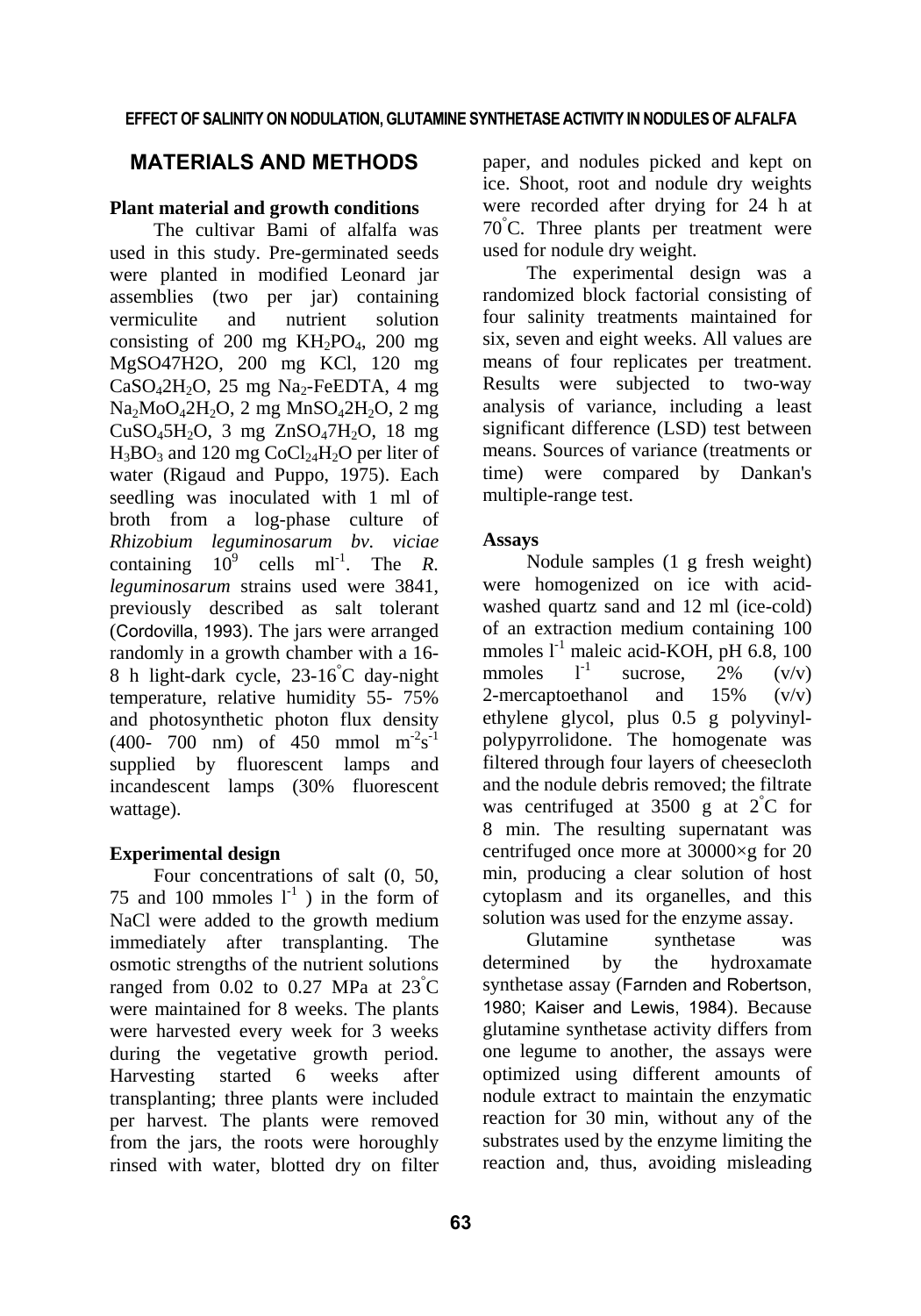results. Two blanks without enzyme and without L-glutamate were also analysed. The NADH-glutamate synthase activity was assayed spectrophotometrically at 30° C by monitoring the oxidation of NADH at 340 nm, essentially as indicated by Groat and Vance (1981) and Singh and Srivastava (1986), consistently within 2 h after extraction. Two controls (without aketoglutarate or glutamine) were used to correct for endogenous NADH oxidation. The decrease in absorbance (linear at least 10 min) was recorded for 8 min in a Beckman DU-70 spectrophotometer.

Nitrogenase activity was determined by acetylene reduction on the entire root systems of six plants, using a gas chromatograph (Perkin Elmer 8600) equipped with a column of Poropak R (Ligero *et al.,* 1986), as described by Cordovilla *et al.* (1995). Soluble protein content was determined in cell-free nodule extracts by protein-dye binding with Coomassie brilliant blue (Bradford, 1976), using bovine serum albumin (Merck, fraction V) as a protein standard.

The products of acid digestion from a modified Kjeldahl procedure were steam-distilled, after which the nitrogen content was determined by mass spectrometry as described by Bremner (1965), and Pessarakli and Tucker (1985).

# **RESULTS**

Salinity significantly reduced the dry weights of both shoots and roots (p<0.05) (*Table 1*). The inhibitory effect of salt was apparent after 6 weeks of salt treatment in shoots, whereas root dry weight reflected inhibition after 6 weeks with 100 mmoles  $1^{-1}$  NaCl, and after 8 weeks with 50 mmoles  $1^{-1}$  salt. Shoots appeared to be more sensitive to

salinity than did roots. In all harvests, root dry weight and shoot dry weight showed similar degrees of inhibition with 100 mmoles  $I^{-1}$  NaCl, whereas inhibition was less marked with 50 and 75 mmoles  $1^{-1}$  salt. In plants grown with NaCl, shortening of the internodes was more marked at higher salt concentrations; in addition, leaves were smaller and roots darker and less ramified, due to the accumulation of phenols (data not shown).

Salinity significantly reduced the total nodule number per plant (p<0.05) (*Table 1*). After 8 weeks a 52.17% and 69.56% reduction in nodule number was caused by NaCl concentrations of 75 and 100 mmoles  $1^{-1}$ , respectively. In general, total nodule number redused throughout the growth period in each treatments. Nodule differentiation was affected by salt. Nodules lost their pink color (leghemoglobin content), and by inference  $N_2$  fixation activity, becoming white and inactive. Salinity significantly decreased total nodule weight per plant after 6 weeks (*Table 1*). Reductions of 41.23%, 72.64% and 88.8% in nodule weight were caused by salt concentrations of 50, 75 and 100 mmoles  $1^{-1}$ , respectively, as a consequence of the smaller size of the nodules formed at the higher salt concentrations.

Salinity significantly decreased total N in both shoots and roots of alfalfa (p<0.05, *Table 2*), although inhibition was more marked in shoots with all saline treatments. Nitrogenase (acetylene reduction) activity was higher in control plants than in all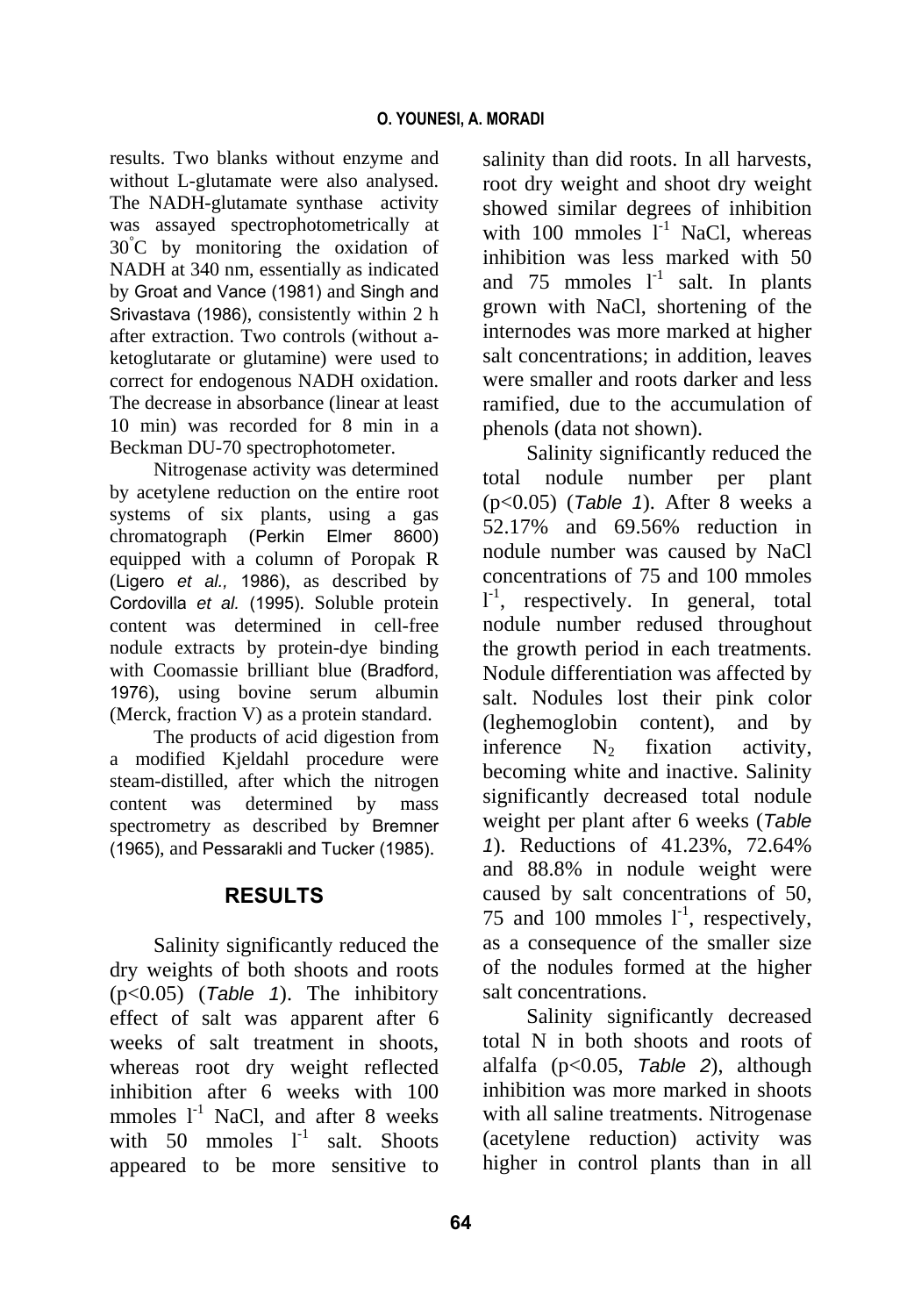### **EFFECT OF SALINITY ON NODULATION, GLUTAMINE SYNTHETASE ACTIVITY IN NODULES OF ALFALFA**

saline treatments (*Table 1*). Both total and specific activity were severely depressed by salinity. Salt treatment reduced acetylene reduction activity (ARA) per plant in response to dose.

After 8 weeks, NaCl at 50 mmoles  $1^{-1}$ led to a 26.66% reduction, and concentrations of 75 and 100 mmoles  $1<sup>-1</sup>$ led to an 49% and 52% reduction, respectively .

**Table 1 - Effects of saline treatments on dry-matter accumulation (g organ-1) in**  shoots and roots, total nodule number (plant<sup>1</sup>), nodule weight (mg DW plant<sup>-1</sup>), acetylene reduction activity (ARA) per plant (mmol C<sub>2</sub>H<sub>4</sub> plant<sup>-1</sup>h<sup>-1</sup>) and ARA per weight of nodule (mmol C<sub>2</sub>H<sub>4</sub> g<sup>-1</sup>h<sup>-1</sup>) in nodules of alfalfa **plants infected by** *Sinorhizobium meliloti*

| <b>Parameter</b>                                                                            | <b>NaCl treatment</b> | <b>Weeks after inoculation</b> |        |                |
|---------------------------------------------------------------------------------------------|-----------------------|--------------------------------|--------|----------------|
|                                                                                             | (mmoles $I^{-1}$ )    | Week 6                         | Week 7 | Week 8         |
| Shoot dry weight<br>$(g \text{ organ}^2)$                                                   | 0                     | 1.36                           | 1.83   | 2.65           |
|                                                                                             | 50                    | 1.16                           | 1.53   | 2.22           |
|                                                                                             | 75                    | 0.98                           | 1.29   | 1.85           |
|                                                                                             | 100                   | 0.85                           | 1.12   | 1.63           |
|                                                                                             | LSD (0.05) 0.38       |                                |        |                |
| Root dry weight<br>$(g \text{ organ}^{-1})$                                                 | 0                     | 0.74                           | 0.83   | 1.12           |
|                                                                                             | 50                    | 0.7                            | 0.76   | 0.88           |
|                                                                                             | 75                    | 0.68                           | 0.72   | 0.8            |
|                                                                                             | 100                   | 0.48                           | 0.55   | 0.72           |
|                                                                                             | LSD (0.05) 0.45       |                                |        |                |
| Total nodule number<br>$(plant-1)$                                                          | 0                     | 14                             | 18     | 23             |
|                                                                                             | 50                    | 12                             | 15     | 18             |
|                                                                                             | 75                    | 8                              | 10     | 11             |
|                                                                                             | 100                   | $\overline{2}$                 | 4      | $\overline{7}$ |
|                                                                                             | LSD (0.05) 3          |                                |        |                |
| Total nodule weight<br>(mg DW plant <sup>-1</sup> )                                         | 0                     | 8.29                           | 10.28  | 12.1           |
|                                                                                             | 50                    | 5.95                           | 6.33   | 7.11           |
|                                                                                             | 75                    | 2.72                           | 3.26   | 3.31           |
|                                                                                             | 100                   | 0.48                           | 0.85   | 1.35           |
|                                                                                             | LSD (0.05) 1.63       |                                |        |                |
| ARA per plant<br>(mmol $C_2H_4$ plant <sup>-1</sup> h <sup>-1</sup> )                       | 0                     | 1.17                           | 1.73   | 2.25           |
|                                                                                             | 50                    | 1.12                           | 1.4    | 1.65           |
|                                                                                             | 75                    | 0.72                           | 1.06   | 1.14           |
|                                                                                             | 100                   | 0.57                           | 0.83   | 1.08           |
|                                                                                             | LSD (0.05) 0.97       |                                |        |                |
| ARA per unit weight of<br>nodule<br>(mmol $C_2H_4$ g <sup>-1</sup> nodule h <sup>-1</sup> ) | 0                     | 9.86                           | 11.43  | 13.37          |
|                                                                                             | 50                    | 8.23                           | 9.35   | 10.87          |
|                                                                                             | 75                    | 5.87                           | 7.23   | 8.8            |
|                                                                                             | 100                   | 4.11                           | 5.67   | 6.23           |
|                                                                                             | LSD (0.05) 1.82       |                                |        |                |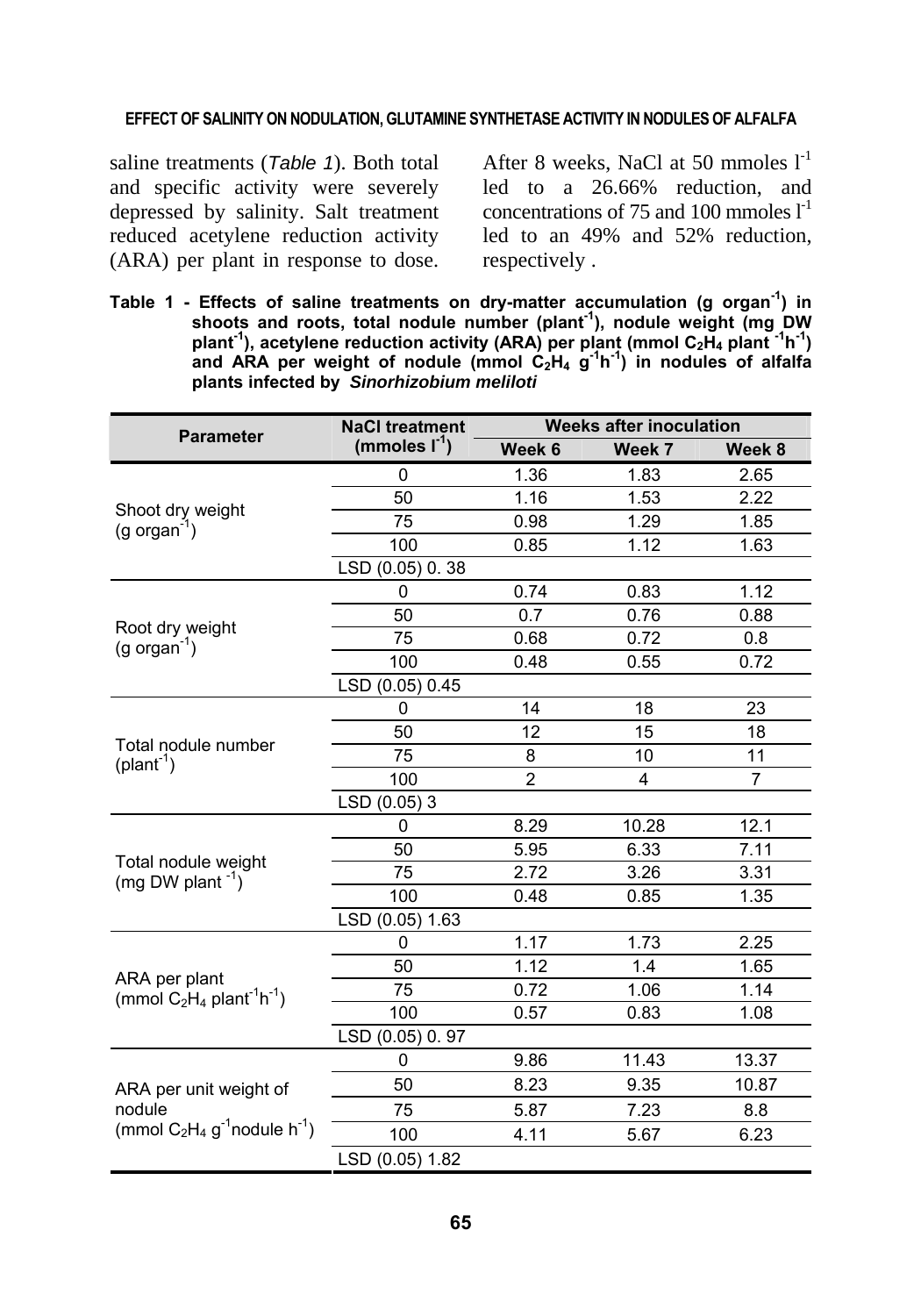### **O. YOUNESI, A. MORADI**

**Table 2 - Effect of saline treatments on glutamine synthetase (GS) (mmol g-glutamylhydroxamate g-1FW h-1), glutamate synthase (GOGAT) (mmolNADHox g-**<sup>1</sup>**FW** h<sup>-1</sup>) activities and soluble protein content (mg g<sup>-1</sup>FW) in nodules, and **reduced nitrogen content in shoot and root (mg organ-1) of 8-week-old of alfalfa plants infected by** *Sinorhizobium meliloti*

| <b>Parameter</b>                                              | NaCl treatment (mmoles I <sup>-1</sup> ) |      |      |      |  |
|---------------------------------------------------------------|------------------------------------------|------|------|------|--|
|                                                               | O                                        | 50   | 75   | 100  |  |
| Glutamine synthetase                                          | 168                                      | 147  | 126  | 108  |  |
| (mmol g-glutamyl-hydroxamate $g^{-1}FW \ h^{-1}$ )            | LSD (0.05) 8.42                          |      |      |      |  |
| Glutamate synthase                                            | 128.2                                    | 85.4 | 76.1 | 58.7 |  |
| (mmol NADH <sub>ox g</sub> <sup>-1</sup> FW h <sup>-1</sup> ) | LSD (0.05) 3.27                          |      |      |      |  |
| Protein                                                       | 12.4                                     | 12.1 | 9.4  | 8.6  |  |
| (mg $g^{-1}FW$ )                                              | LSD (0.05) 1.64                          |      |      |      |  |
| Nitrogen content in shoot                                     | 74.3                                     | 53.8 | 41.3 | 27.5 |  |
| $(mg \text{ organ}^{-1})$                                     | LSD (0.05) 5.21                          |      |      |      |  |
| Nitrogen content in root                                      | 47.2                                     | 33.8 | 28.1 | 21.6 |  |
| $(mg \text{ organ}^{-1})$                                     | LSD (0.05) 3.23                          |      |      |      |  |

Ammonium assimilation activity was measured in nodule cytosol (*Table 2*). After 8 weeks, GS activity was, on average, 2-fold higher than NADH-GOGAT, and both activities were significantly decreased  $p<0.05$ by salinity. A 12.5% reduction in GS activity was seen after treatment with 50 mmoles  $1^1$  NaCl and a 35.71% reduction after  $100$  mmoles  $1^{-1}$ . NADH-GOGAT appeared to be more sensitive than GS to salinity. Concentrations of 50, 75 and 100 mmoles  $l^{-1}$  led to reductions of 33.38%, 40.63% and 54.21%, respectively, in NADH-GOGAT activity. Soluble protein content of the nodules (*Table 2*) was also significantly reduced  $(p<0.05)$  by salt.

## **DISCUSSION**

A favourable rhizosphere environment is highly important to the interaction between root hairs and *Rhizobium*, as it not only encourages the growth and multiplication of rhizobia but also ensures the healthy development of root hairs. Any environmental stress that affects these processes is also likely to influence infection and nodulation (Alexander, 1984).

Salinity reportedly reduces shoot and root weights in several legumes, such as faba bean (Zahran and Sprent, 1986), soybean (*Glycine max*) (Grattan and Maas, 1988), and bean (*Phaseolus vulgaris*) (Wignarajah, 1990). With 90 mmoles  $l^{-1}$  NaCl, chick-pea plants (*Cicer arietinum*) survived for only 4 weeks (Elsheikh and Wood, 1990), and cowpea plants (*Vigna radiata*) died at maturity (65 d) (Hafeez *et al.,* 1988). In the present study, at maturity (after 8 weeks), growth was inhibited but the plants did not die, confirming that the alfalfa cultivar Bami is less sensitive to saline conditions than are many other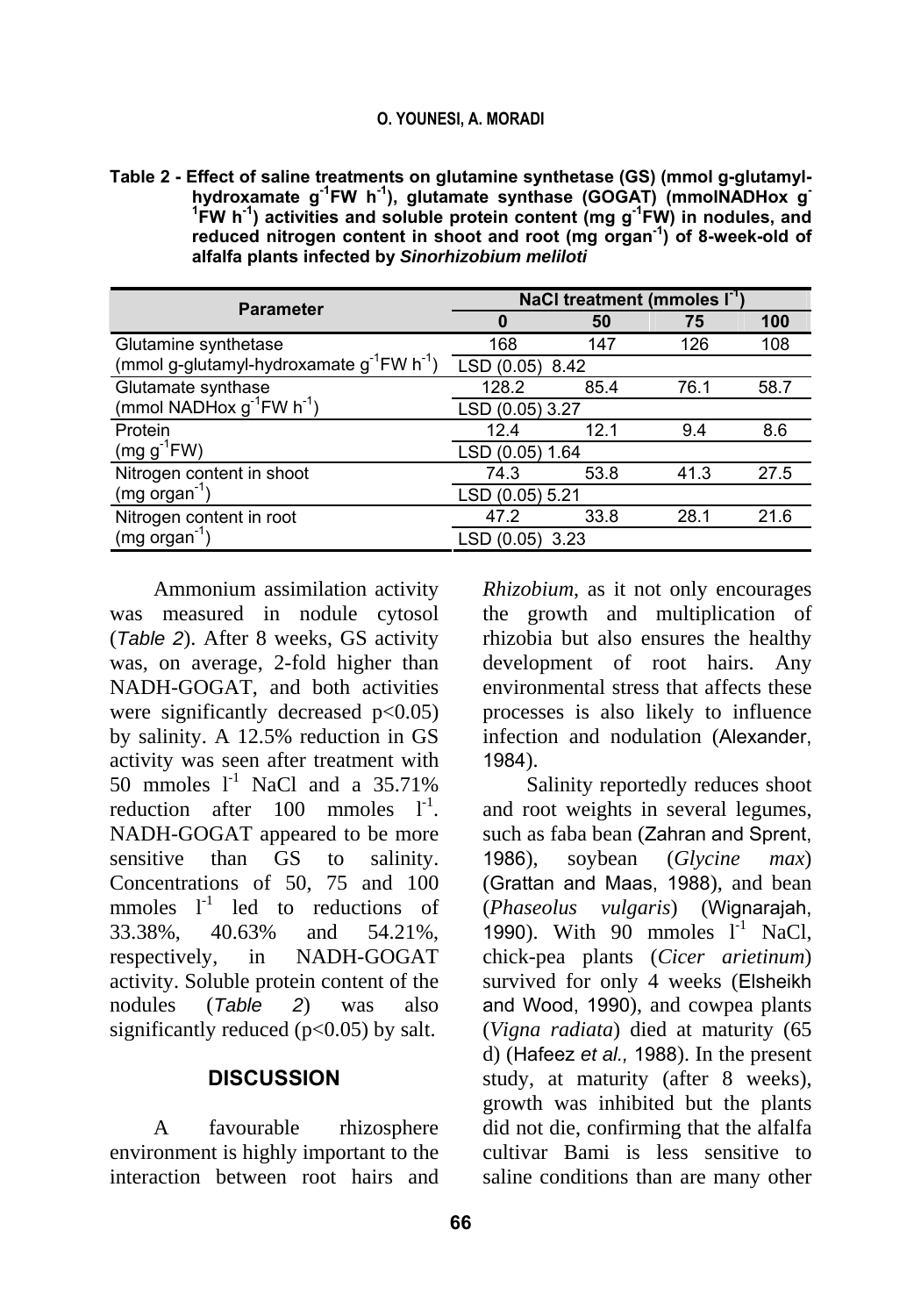### **EFFECT OF SALINITY ON NODULATION, GLUTAMINE SYNTHETASE ACTIVITY IN NODULES OF ALFALFA**

legumes. Salinity affected shoot growth more than root growth, as was also reported for beans (Wignarajah, 1990).

Reduction of nodulation (Zahran and Sprent, 1986) and inhibition of  $N_2$ -fixing activity in legumes (Cordovilla *et al.,* 1994) are typical effects of salinity. Total nodule number per plant was adversely affected only by high concentrations of salinity (75 and 100 mmoles  $1^{-1}$ ), indicating tolerance of *Rhizobium leguminosarum* to low levels of salinity. This contrasts with the findings, in which even low levels of NaCl led to a 60% decrease in nodulation (Elsheikh and Wood, 1990). However, nodulation in alfalfa after 8 weeks was completely depressed in plants that received the highest saline treatment. Similar findings were reported for *Vigna radiata*: nodulation was reduced by about half after exposure to low levels of salinity (below 50 mmoles  $1^{-1}$ ) (Hafeez *et al.,* 1988).

In our experiments, the increase in the total nodule weight per plant under salt stress and in the weight of nodules per gram of root suggest that the nodules grew to the detriment of root growth. The increase in average nodule weight as salinity declined corroborates earlier observations for faba bean (Yousef and Sprent, 1983), and more recent findings for chick pea (Elsheikh and Wood, 1990). Other authors observed no increase in total nodule weight (Vessey and Buss, 2002). Reduced nodule formation by alfalfa at low levels of salinity could

have been due to adverse effects on the process of nodule initiation, an event in *Rhizobium*-legume symbiosis which is very sensitive to osmotic stress (Öğütçü *et al.*, 2008). Also, nodule differentiation was affected by salt as evidenced by the appearance of white nodules that must have been newly formed, incompletely differentiated or senescent; consequently, the reduction in plant growth under saline conditions can be explained by the reduction or failure in nodulation.

The notable decline in ARA with low level salt stress agrees with earlier observations for cowpea (Hafeez et al., 1988), chick pea (Elsheikh and Wood, 1990) and peanut (*Arachis hypogea*) (Leidi *et al.,* 1992). The effect of 100 mmoles  $1^{-1}$  of salt on specific nitrogenase activity was more severe than on the nodule dry weight; this may be attributable to a direct effect of salt on nitrogenase. Diouf *et al*. (2005) reported that NaCl directly affected nitrogenase purified from *Azotobacter*.

The reduction in nitrogen content was greater than the reduction in growth. Similarly, Vessey and Buss (2002) found that the nitrogen content in soybean was more strongly reduced than growth. By contrast, other authors (Weil and Khalil, 1986; Dixon, 1993) found no reduction in nitrogen content.

The GS/GOGAT cycle is thought to be responsible for the assimilation of most of the NH4 derived from  $N_2$  fixation in the nodules of legumes. Giller and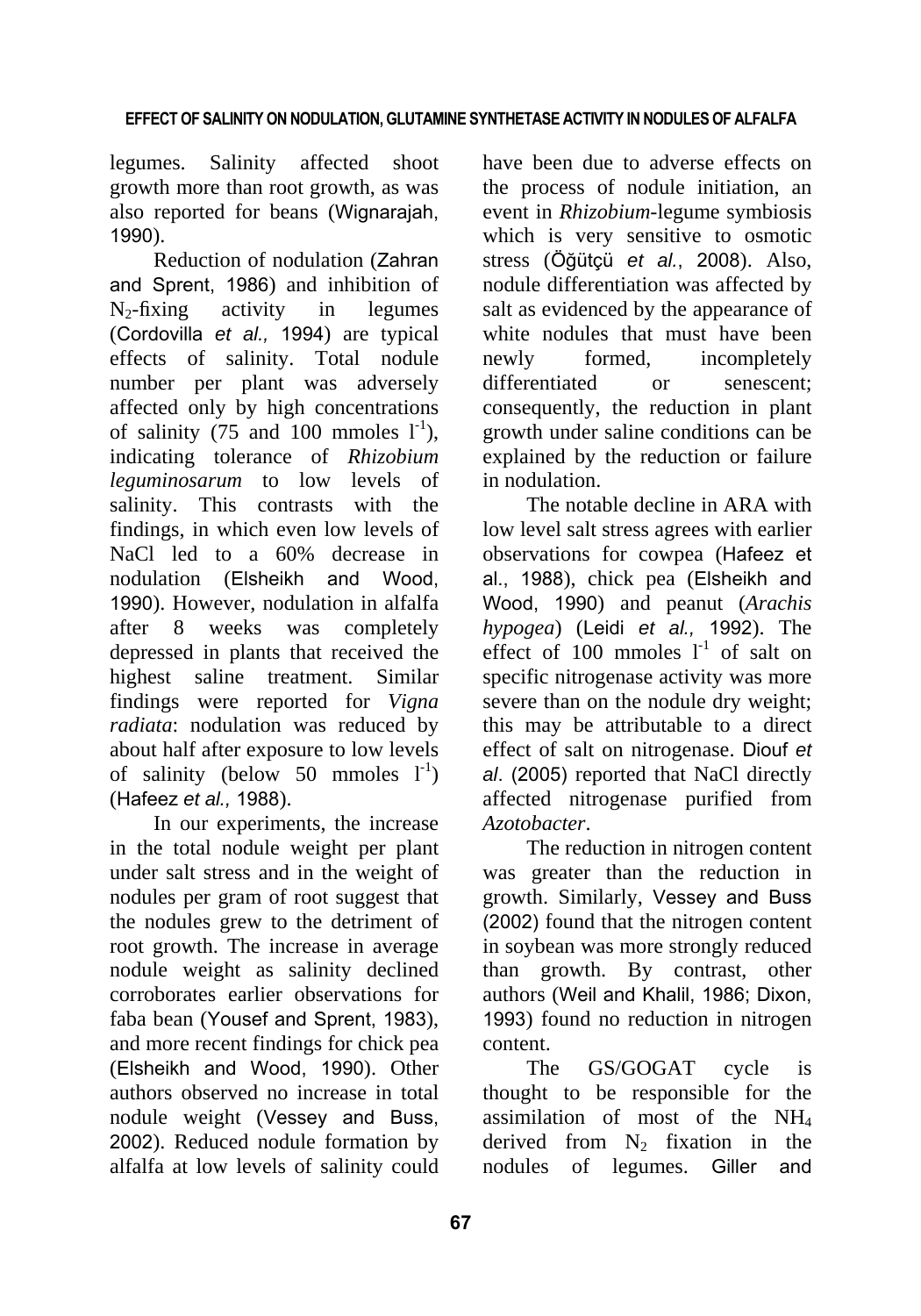Flowers (2002) found that salt treatment substantially inhibited the glutamine-synthase-cycle enzymes in bean leaves. In contrast to the response in halophytes, the addition of salt to the nutrient medium creates unfavourable conditions for the growth of bean, and lowers the activity of this enzymatic pathway. In faba bean nodules the activities of GS and NADH-GOGAT, which are responsible for ammonium absorption (Cullimore and Bennett, 1988; Cordovilla, 1993) were also inhibited by salinity. Similar results were reported by Bourgeais-Chaillou *et al.*  (1992) for soybean (*Glycine max*). Our findings show that NADH-GOGAT activity was more markedly inhibited than GS activity, suggesting that the latter enzyme is the limiting factor in ammonium assimilation by nodules in *Vicia faba* under salt stress.

The decrease in soluble protein content of the nodules may be due to a protein break-down , or to an alteration in the incorporation of amino acids into proteins (Lee *et al.,* 2008). In this connection, the selective accumulation of intracellular amino acids is a prominent physiological response of many organisms to osmotic stress (Yancey *et al.,* 1982).

# **REFERENCES**

**Alexander M., 1984 -** Ecology of rhizobium. *In:* Alexander, M.(Ed.), Biological Nitrogen Fixation: Ecology, Technology and Physiology. Plenum Press, New York pp. 39-50.

- **Ashraf M., 2002 -** Salt tolerance of cotton: some new advances. Crit. Rev. Plant. Sci., 21:1-30.
- **Bourgeais-Chaillou F., Perez-Alfocea F., Guerrier G., 1992 -** Comparative effects of N-sources on growth and physiological responses of soyabean exposed to NaCl-stress. J. Exp. Bot., 43, 1225-1233.
- **Bradford M.M., 1976 -** A rapid and sensitive method for the quantification of microgram quantities of protein utilizing the principle of protein-dye-binding. Anal. Biochem., 72: 248- 254.
- **Bremner J.M., 1965 -** Organic forms of nitrogen. *In:* Methods of soil analysis, Part II. Black, C.A. et al. (Eds.), Amer. Soc. Agron., Madison, Wisconsin, USA, pp.1238-1255.
- **Cordovilla M.P., 1993 -** Estudios fisiologicos y bioquimicos del ciclo de la glutamato sintasa en nodulos de *Vicia faba*: efecto del estres salino. Ph.D. Thesis, University of Granada, Spain.
- **Cordovilla M.P., Ligero F., Lluch C., 1994 -** The effect of salinity on N<sub>2</sub> fixation and assimilation in *Vicia faba.* J. Exp. Bot., 45: 1483-1488.
- **Cordovilla M.P., Ligero F., Lluch C., 1995 -** Influence of host genotypes on growth, symbiotic performance and nitrogen assimilation in faba bean (*Vicia faba* L.) under salt stress. Plant Soil, 172: 289-297.
- **Cullimore J.V., Bennett M.J., 1988 -** The molecular biology and biochemistry of plant glutamine synthetase from root nodules of *Phaseolus vulgaris* L. and other legumes. Plant Physiol., 132:387-393.
- **Dashti N., Zhang F., Hynes R., Smith D.L., 1998** - Plant growth promoting rhizobacteria accelerate nodulation and increase nitrogen fixation activity by field grown soybean [*Glycine max* (L. ) Merr.] under short season conditions. Plant Soil, 200: 205-213.
- **Diouf D., Duponnois R., Tidiane B.A., Neyra M., Lesueur D., 2005 -**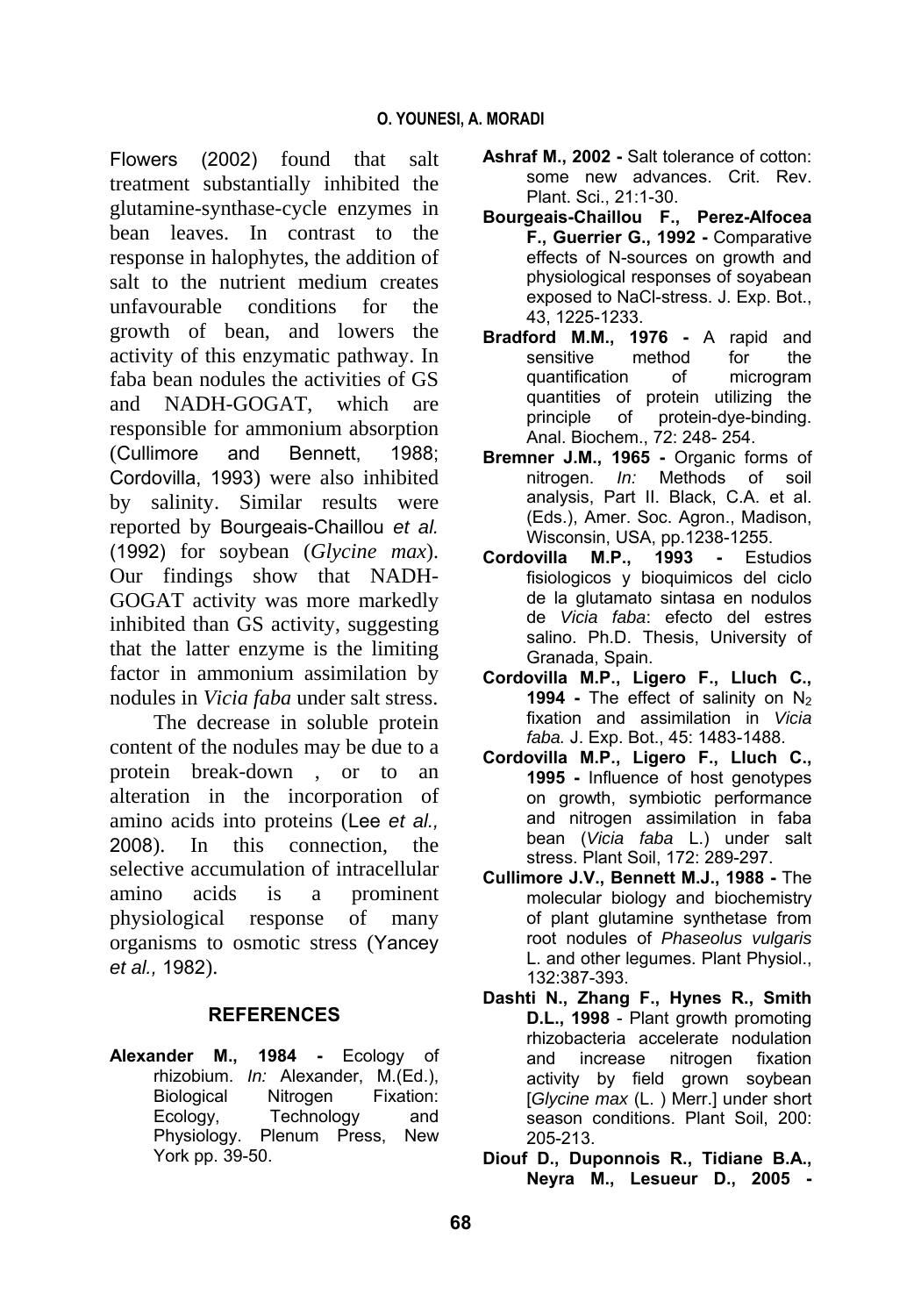#### **EFFECT OF SALINITY ON NODULATION, GLUTAMINE SYNTHETASE ACTIVITY IN NODULES OF ALFALFA**

Symbiosis of *Acacia auriculiformis* and *Acacia mangium* with *Arbuscular mycorrhizal* fungi and *Bradyrhizobium* spp. improves salt tolerance in greenhouse conditions. Funct. Plant. Biol., 32:1143-1152.

- **Dixon R.K., Garg V.K., Rao M., 1993 -** Inoculation of *Leucaena* and *Prosopis* seedlings with *Glomus* and *Rhizobium* species in saline soil: rhizosphere relations and seedlings growth. Arid Soil Res. Rehabil., 7:133–144.
- **El-Hamdaoui A., Redondo-Nieto M., Rivilla R., Bonilla I., Bolaños L., 2003 -** Effects of boron and calcium nutrition on the establishment of the *Rhizobium leguminosarum*–pea (*Pisum sativum*) symbiosis and nodule development under salt stress. Plant Cell Environ., 26: 1003- 1012.
- **Elsheikh E.A.E.., Wood M., 1990 -** Effect of salinity on growth, nodulation and nitrogen yield of chickpea (*Cicer arietinum* L.). J. Exp. Bot., 41: 1263- 1269.
- **Farnden K.J.F., Robertson J.G., 1980 -** Methods for studying enzymes involved in metabolism related to nitrogenase. *In:* Bergersen, F.J. (Ed.), Methods for evaluating biological nitrogen fixation. Wiley, New York, pp. 265-314.
- **Garg B.K., Gupta I.C., 2000 -** Nodulation and symbiotic nitrogen fixation under salt stress, Curr. Agric. 24: 23-35.
- **Georgiev G.I., Atkins C.A., 1993 -** Effects of salinity on  $N_2$  fixation, nitrogen metabolism and export and diffusive conductance of cowpea root nodules. Symbiosis, 15, 239-55.
- **Rao D.L.N., Giller K.E., Yeo A.R., Flowers T.J., 2002 -** The effects of salinity and sodicity upon nodulation and nitrogen fixation in chickpea (*Cicer arietinum*). Ann. Bot., 89: 563- 570.
- **Grattan S.R., Maas E.V. 1988 -** Effect of salinity on leaf P accumulation and injury in soybean: I. Influence of

varying CaCl<sub>2</sub>/NaCl. Plant Soil., 105: 25-32.

- **Groat R.G., Vance C.P., 1981 -** Root nodule enzymes of ammonia assimilation in alfalfa (*Medicago sativa* L.). Plant Physiol., 67: 1198- 1203.
- **Hafeez F.Y., Aslam Z., Malik K.A., 1988 -** Effect of salinity and inoculation on growth, nitrogen fixation and nutrient uptake of *Vigna radiata* L. Wilczek. Plant Soil, 106: 3-8.
- **Kaiser J.J., Lewis O.A.H. 1984 -** Nitrate reductase and glutamine synthetase activity in leaves and roots of nitrate fed *Helianthus annuus* L. Plant Soil, 70: 127-130.
- **Lee G.J., Carrow R.N., Duncan R.R., Eiteman M.A., Rieger M.W., 2008 -** Synthesis of organic osmolytes and salt tolerance mechanisms in *Paspalum vaginatum*. Environ. Exp. Bot., *63*: 19-27.
- **Leidi E.O., Silberbush M., Soares M.I.M., Lips S.H., 1992 -** Salinity and nitrogen nutrition studies on peanut and cotton plant. J. Plant Nutr., 15: 591-604.
- **Ligero F., Lluch C., Olivares J., 1986 -** Evolution of ethylene from roots of *Medicago sativa* plants inoculated with *Rhizobium meliloti*. Plant Physiol., 125: 361-365.
- **Mohammad R.M., Akhavan-Kharazian M., Campbell W.F.,Rumbaugh M.D., 1991 -** Identification of salt and drought tolerant *Rhizobium meliloti* L. strains. Plant Soil, 134: 271-276.
- **Öğütçü H., Algur Ö.F., Elkoca E., Kantar F. 2008 -** The determination of symbiotic effectiveness of rhizobium strains isolated from wild chickpeas collected from high altitudes in Erzurum. Turk. J. Agric. For., 32: 241- 248.
- **Ohyama T., Kumazawa K. 1978 -** Incorporation of  $15N$  into various nitrogenous compounds in intact soybean nodules after exposure to  $15N_2$  gas. Soil Sci. Plant Nutr., 24: 525-533.